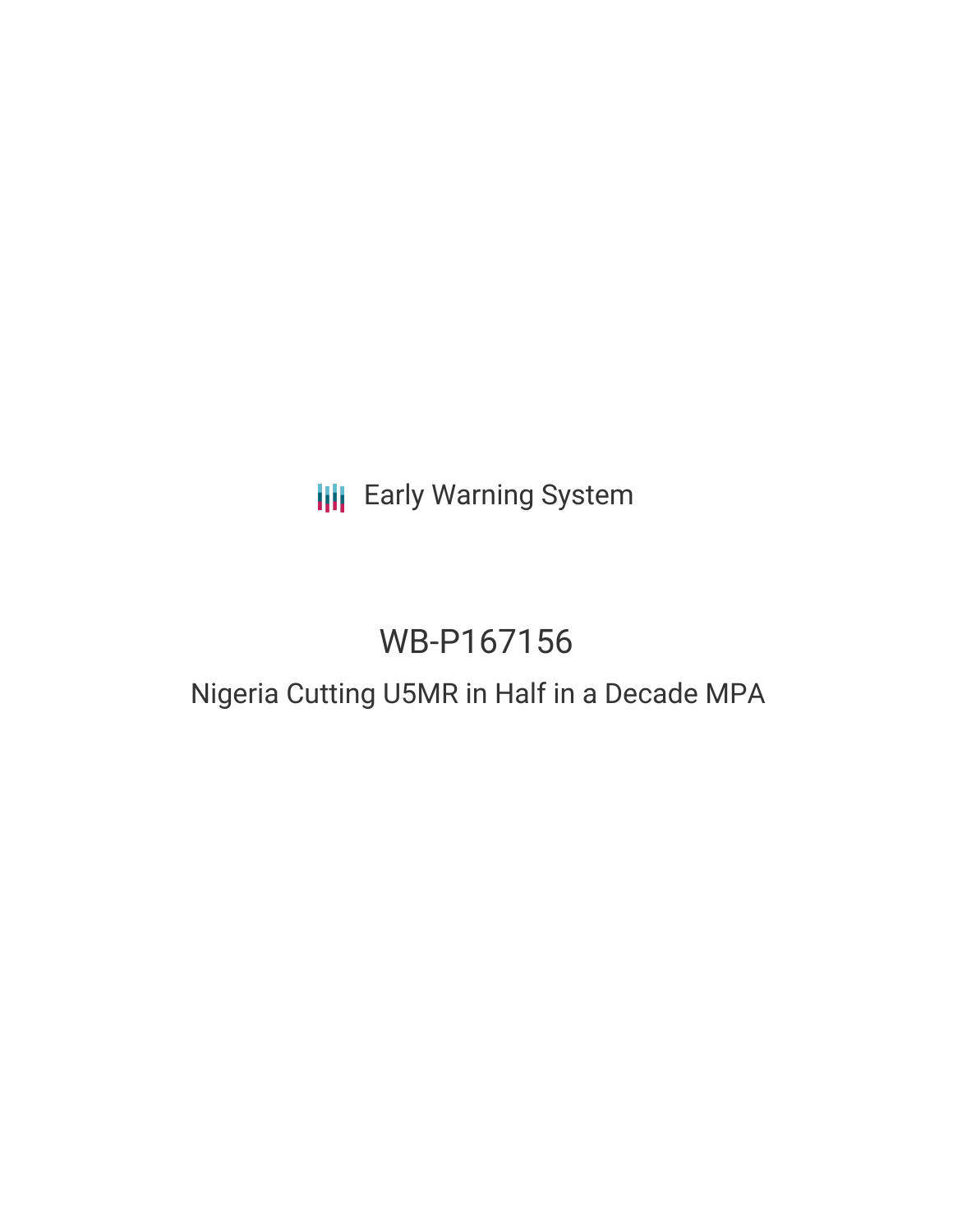

#### **Quick Facts**

| <b>Countries</b>               | Nigeria                     |
|--------------------------------|-----------------------------|
| <b>Financial Institutions</b>  | World Bank (WB)             |
| <b>Status</b>                  | Proposed                    |
| <b>Bank Risk Rating</b>        | B                           |
| <b>Voting Date</b>             | 2019-03-21                  |
| <b>Borrower</b>                | Federal Ministry of Finance |
| <b>Sectors</b>                 | <b>Education and Health</b> |
| <b>Investment Amount (USD)</b> | \$1,000.00 million          |
| <b>Project Cost (USD)</b>      | \$1,000.00 million          |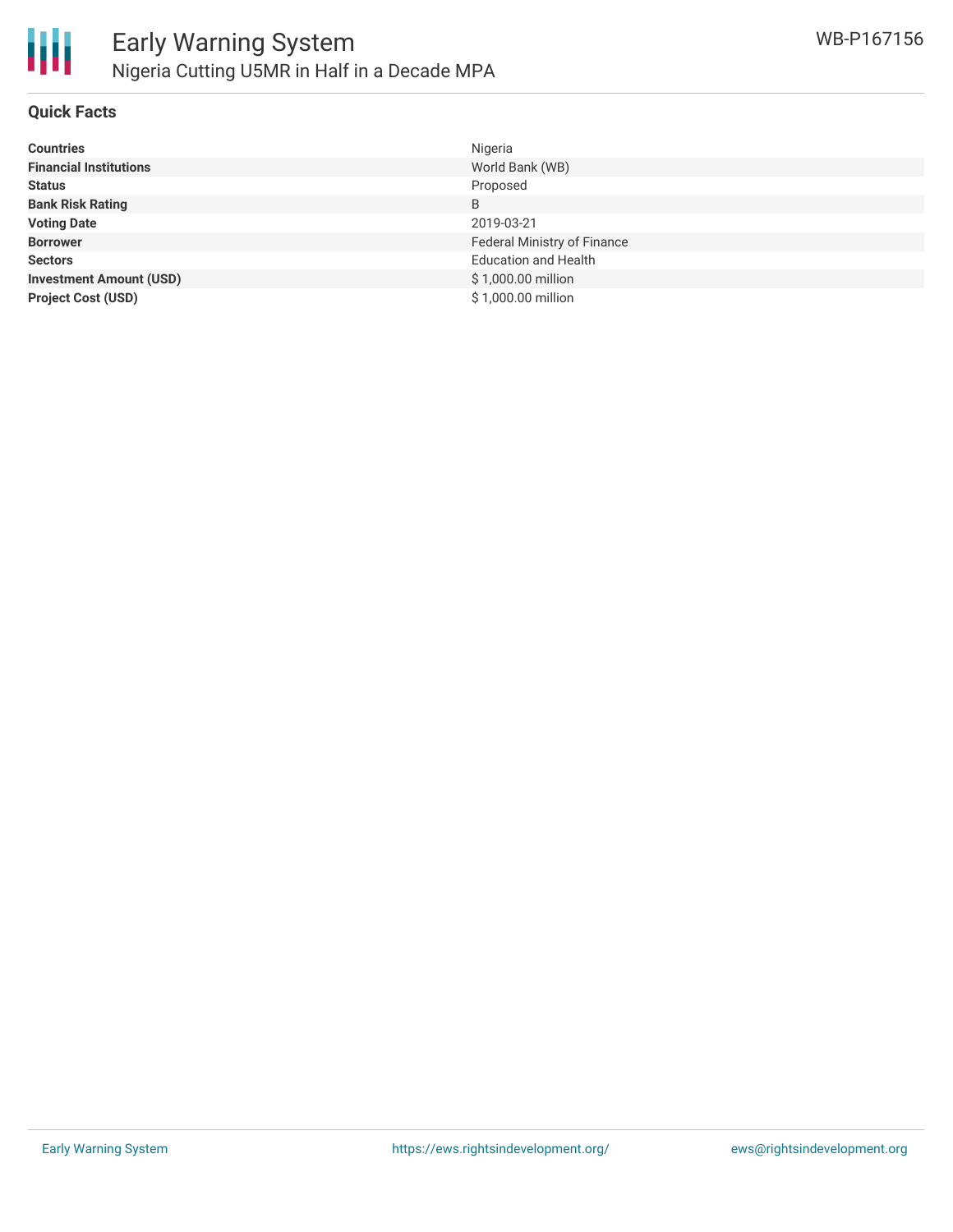

# **Project Description**

The Project Development Objective of this Multi-Phased Approach (MPA) is to cut under five mortality rate in half in a decade.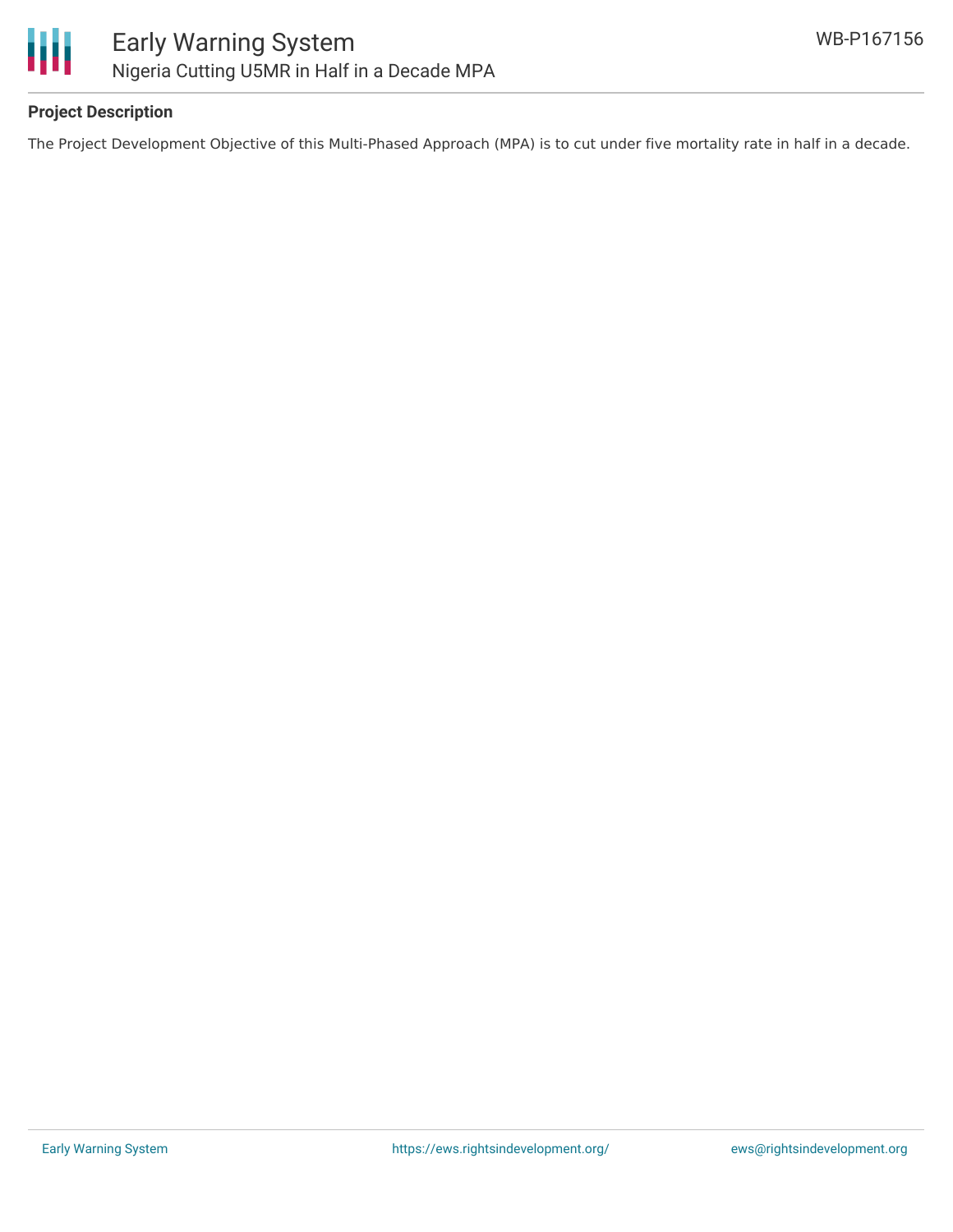

## **Investment Description**

World Bank (WB)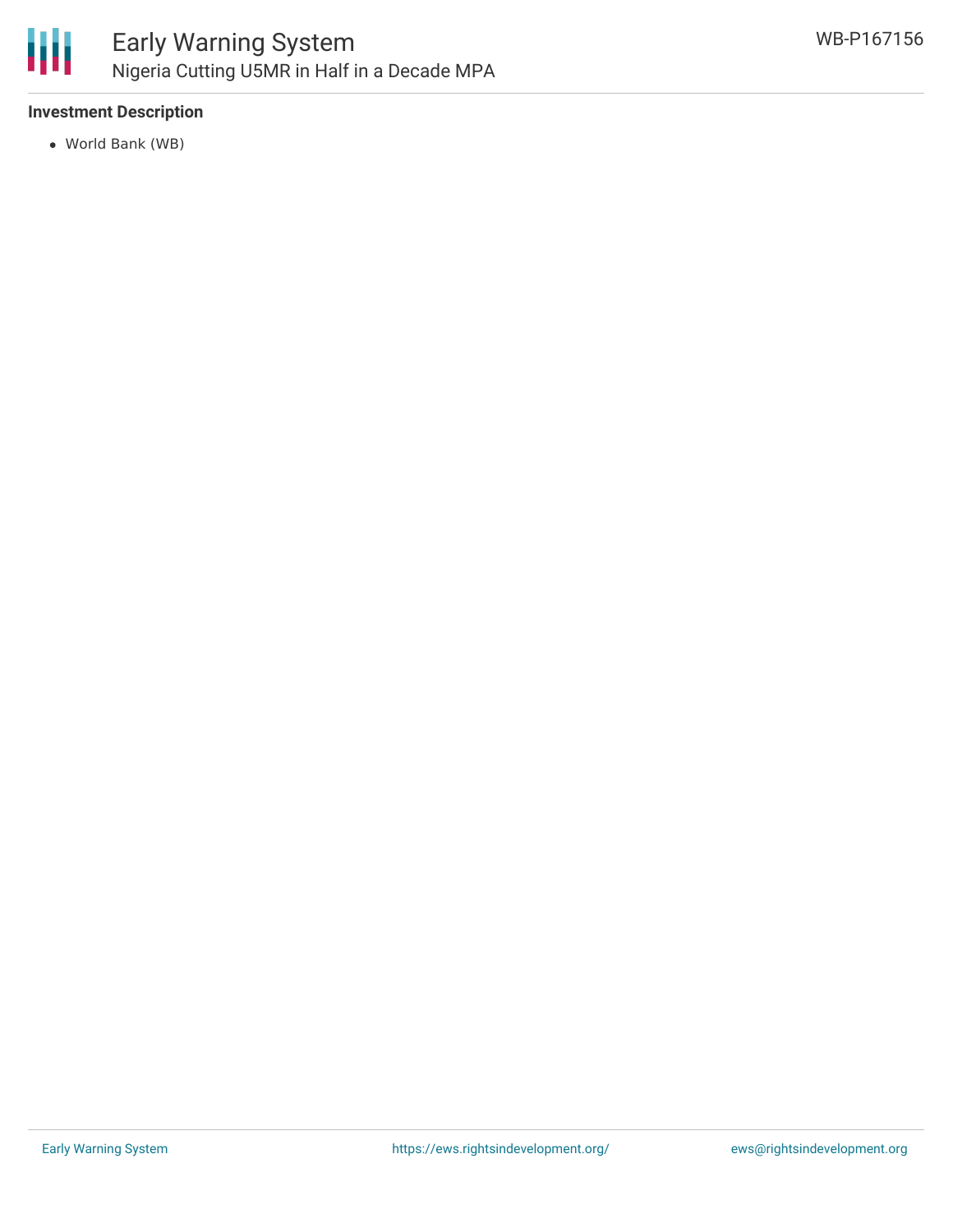

## **Contact Information**

Federal Ministry of Finance Aliyu Ahmed Director IERD ahmed4.aliyu@gmail.com

ACCOUNTABILITY MECHANISM OF WORLD BANK

The World Bank Inspection Panel is the independent complaint mechanism and fact-finding body for people who believe they are likely to be, or have been, adversely affected by a World Bank-financed project. If you submit a complaint to the Inspection Panel, they may investigate to assess whether the World Bank is following its own policies and procedures for preventing harm to people or the environment. You can contact the Inspection Panel or submit a complaint by emailing ipanel@worldbank.org. You can learn more about the Inspection Panel and how to file a complaint at:

http://ewebapps.worldbank.org/apps/ip/Pages/Home.aspx.